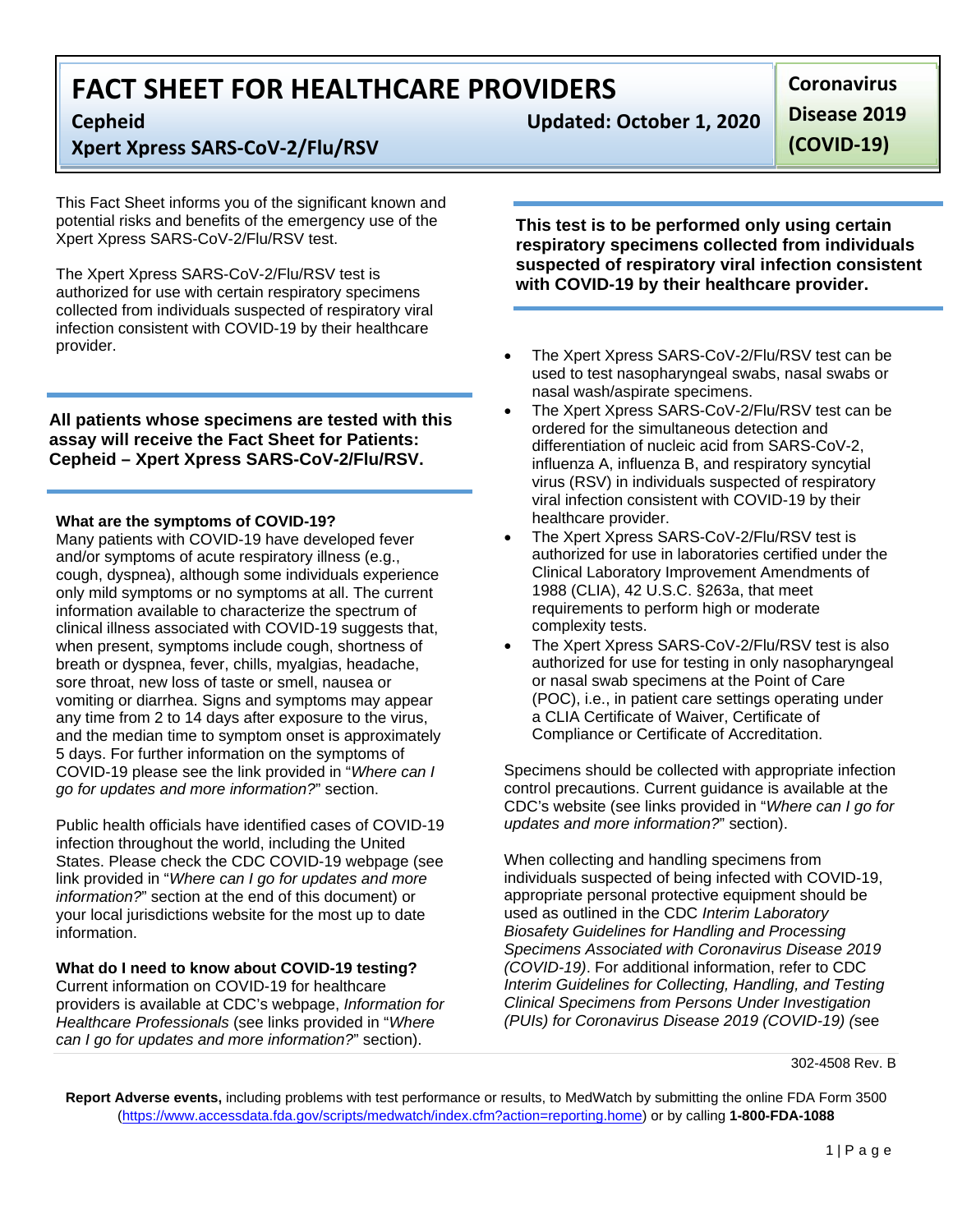## **Xpert Xpress SARS‐CoV‐2/Flu/RSV**

links provided in "*Where can I go for updates and more information?*" section).

### **What does it mean if the specimen tests positive for the virus that causes COVID-19?**

A positive test result for COVID-19 indicates that RNA from SARS-CoV-2 was detected, and therefore the patient is infected with the virus and presumed to be contagious. Laboratory test results should always be considered in the context of clinical observations and epidemiological data (such as local prevalence rates and current outbreak/epicenter locations) in making a final diagnosis and patient management decisions. Patient management should be made by a healthcare provider and follow current CDC guidelines.

The Xpert Xpress SARS-CoV-2/Flu/RSV test has been designed to minimize the likelihood of false positive test results. However, it is still possible that this test can give a false positive result, even when used in locations where the prevalence is below 5%. In the event of a false positive result, risks to patients could include the following: a recommendation for isolation of the patient, monitoring of household or other close contacts for symptoms, patient isolation that might limit contact with family or friends and may increase contact with other potentially COVID-19 patients, limits in the ability to work, delayed diagnosis and treatment for the true infection causing the symptoms, unnecessary prescription of a treatment or therapy, or other unintended adverse effects.

All laboratories using this test must follow the standard testing and reporting guidelines according to their appropriate public health authorities.

### **What does it mean if the specimen tests negative for the virus that causes COVID-19?**

A negative test result for this test means that SARS-CoV-2 RNA was not present in the specimen above the limit of detection. However, a negative result does not rule out COVID-19 and should not be used as the sole basis for treatment or patient management decisions. It is possible to test a person too early or too late during COVID-19 infection to make an accurate diagnosis via the Xpert Xpress SARS-CoV-2/Flu/RSV test. When diagnostic testing is negative, the possibility of a false negative result should be considered in the context

**Cepheid Updated: October 1, 2020**

**Coronavirus Disease 2019 (COVID‐19)**

of a patient's recent exposures and the presence of clinical signs and symptoms consistent with COVID-19. The possibility of a false negative result should especially be considered if the patient's recent exposures or clinical presentation indicate that COVID-19 is likely, and diagnostic tests for other causes of illness (e.g., other respiratory illness) are negative.

If COVID-19 is still suspected based on exposure history together with other clinical findings, re-testing with an alternative method should be considered by healthcare providers in consultation with public health authorities.

Risks to a patient of a false negative test result include: delayed or lack of supportive treatment, lack of monitoring of infected individuals and their household or other close contacts for symptoms resulting in increased risk of spread of COVID-19 within the community, or other unintended adverse events.

### **What does it mean if the specimen tests positive for influenza A, influenza B, and/or RSV?**

A positive test result for influenza A virus, influenza B virus and/or respiratory syncytial virus (RSV) indicates that RNA from one or more of these viruses was detected, the patient is infected with the virus(es) and is presumed to be contagious. Laboratory test results should always be considered in the context of clinical findings and observations and epidemiological data in making a final diagnosis. Patient management decisions should be made by a healthcare provider and follow current CDC guidelines.

The Xpert Xpress SARS-CoV-2/Flu/RSV test has been designed to minimize the likelihood of false-positive test results. However, in the event of a false-positive result, risks to individuals could include the following: a recommendation for isolation of the patient, monitoring of household or other close contacts for symptoms, patient isolation that might limit contact with family of friends, limits in the ability to work, delayed diagnosis

and treatment for the true infection causing the symptoms, unnecessary prescription of an antiviral medication or other therapy, or other unintended adverse effects.

302-4508 Rev. B

**Report Adverse events,** including problems with test performance or results, to MedWatch by submitting the online FDA Form 3500 (https://www.accessdata.fda.gov/scripts/medwatch/index.cfm?action=reporting.home) or by calling **1-800-FDA-1088**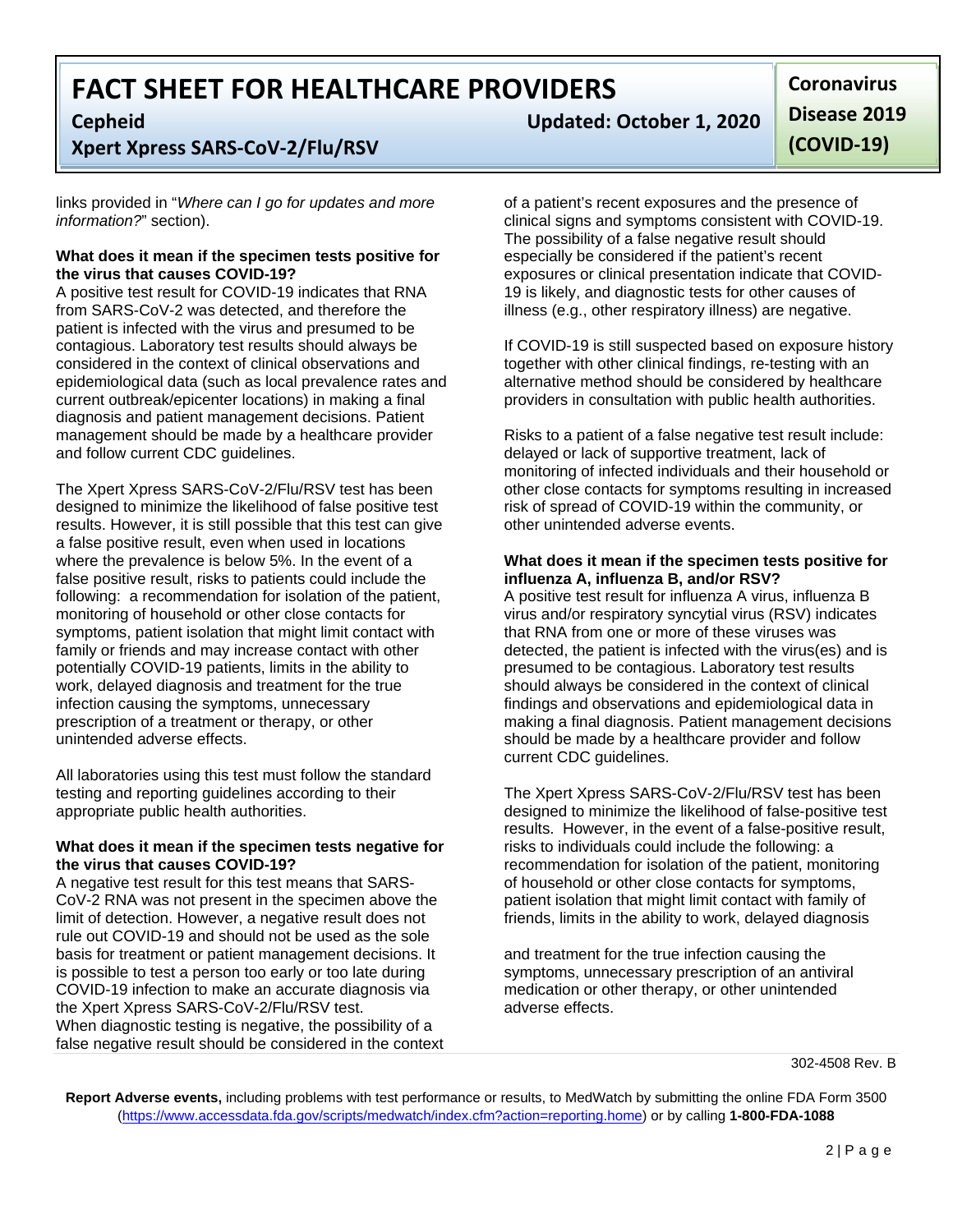**Xpert Xpress SARS‐CoV‐2/Flu/RSV**

### **What does it mean if the specimen tests negative for influenza A, influenza B and/or RSV?**

A negative test result for influenza A, influenza B, and/or RSV means that influenza A, influenza B and/or RSV RNA was not present in the specimen above the limit of detection. However, a negative result does not rule out influenza A, influenza B, and/or RSV infection and should not be used as the sole basis for treatment or patient management decisions.

When diagnostic testing results are negative, the possibility of a false-negative result should be considered in the context of a patient's recent exposures and the presence of clinical signs and symptoms consistent with influenza. The possibility of a falsenegative result should especially be considered if the patient's recent exposures or clinical presentation indicate that influenza A, influenza B and/or RSV is likely, and diagnostic test results for other causes of illness (e.g., other respiratory illness) are negative. If influenza A, influenza B and/or RSV is still suspected based on exposure history and clinical findings, retesting should be considered by healthcare providers in consultation with public health authorities.

Risks to a individuals from a false-negative Xpert Xpress SARS-CoV-2/Flu/RSV test result for influenza A, influenza B and/or RSV include: delayed or lack of supportive treatment; lack of monitoring of infected patients and their household or other close contacts for symptoms, resulting in increased risk of spread of influenza A, influenza B and/or RSV within the community; or other unintended adverse events.

Laboratory test results should always be considered in the context of clinical findings and observations and/or epidemiological data in making a final diagnosis. Patient management decisions should be made by a healthcare provider and follow current CDC guidelines.

### **What does it mean if the specimen tests positive for SARS-CoV-2, influenza A, influenza B and/or RSV viruses? Is co-infection possible?**

Yes, it is possible for an individual to be infected with more than one virus simultaneously. A positive test result for the viruses that cause COVID-19, influenza A,

**Cepheid Updated: October 1, 2020**

**Coronavirus Disease 2019 (COVID‐19)**

influenza B and/or RSV indicates that RNA from these viruses was detected, the patient may be co-infected, and is presumed to be contagious. Laboratory test results should always be considered in the context of clinical findings and observations and epidemiological data in making a final diagnosis. Patient management decisions should be made with a healthcare provider and follow current CDC guidelines

### **What is an EUA?**

The United States FDA has made this test available under an emergency access mechanism called an Emergency Use Authorization (EUA). The EUA is supported by the Secretary of Health and Human Service's (HHS's) declaration that circumstances exist to justify the emergency use of in vitro diagnostics (IVDs) for the detection and/or diagnosis of the virus that causes COVID-19.

An IVD made available under an EUA has not undergone the same type of review as an FDA-approved or cleared IVD. FDA may issue an EUA when certain criteria are met, which includes that there are no adequate, approved, available alternatives, and based on the totality of scientific evidence available, it is reasonable to believe that this IVD may be effective in diagnosing COVID-19.

The EUA for this test is in effect for the duration of the COVID-19 declaration justifying emergency use of IVDs, unless terminated or revoked (after which the test may no longer be used).

### **What are the approved available alternatives?**

There are FDA cleared tests for influenza A virus, influenza B virus, and RSV, but there are no FDA approved or cleared multiplexed tests for simultaneous qualitative detection and differentiation of SARS-CoV-2, influenza A virus, influenza B virus, and RSV nucleic acids. FDA has issued EUAs for other tests that can be found at:

https://www.fda.gov/emergency-preparedness-andresponse/mcm-legal-regulatory-and-policyframework/emergency-use-authorization.

302-4508 Rev. B

**Report Adverse events,** including problems with test performance or results, to MedWatch by submitting the online FDA Form 3500 (https://www.accessdata.fda.gov/scripts/medwatch/index.cfm?action=reporting.home) or by calling **1-800-FDA-1088**